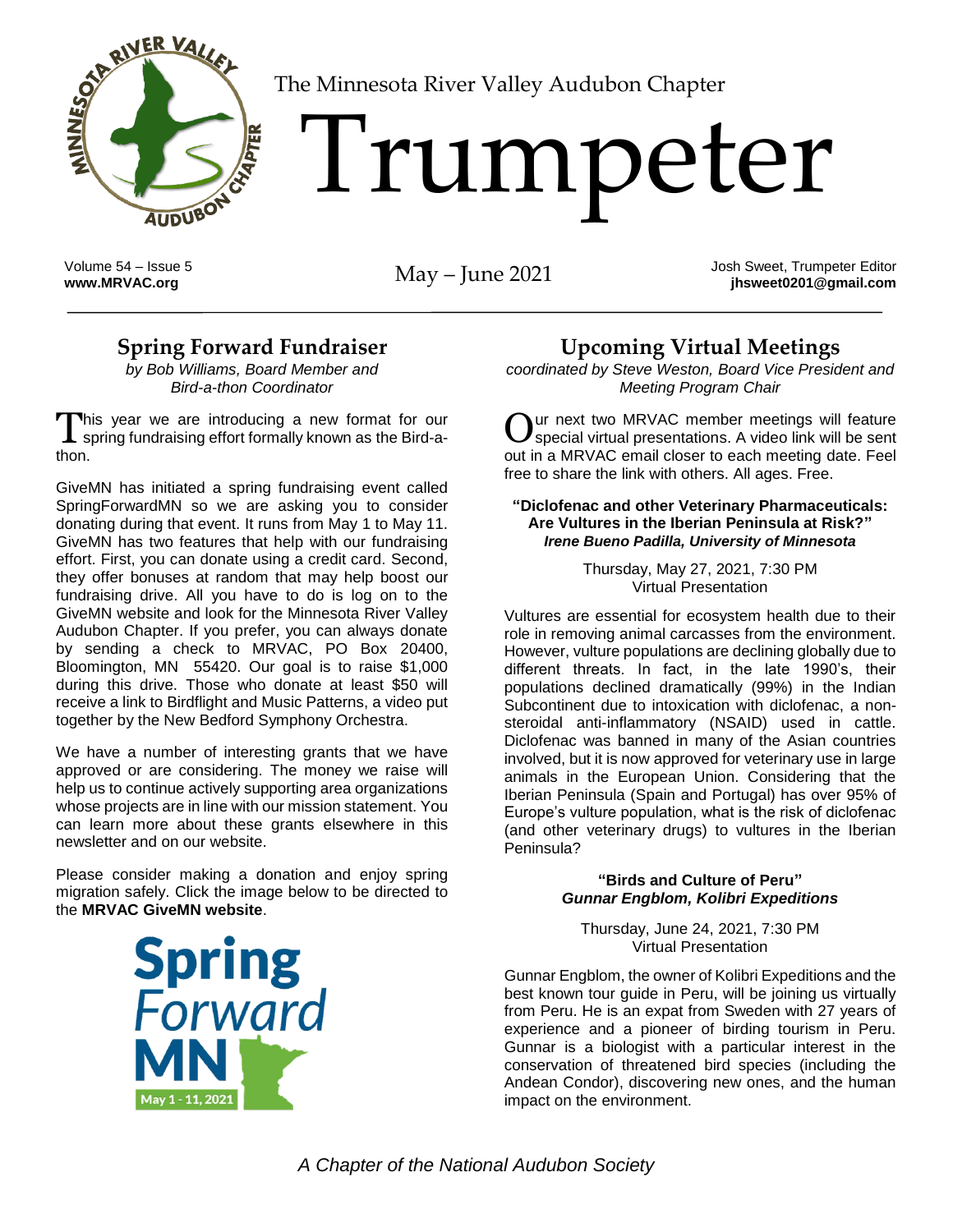

# **Chapter News**

## **Bluebird Houses Underway in Burnsville**

*by Lee Ann Landstrom, Board Member and Environmental Action & Conservation Chair*



n January, your Board voted to award \$490 to Nicole In January, your Board voted to award \$490 to Nicole<br>
I "Nikki" Pyle who is working on her Gold Medal Girl Scout Award. She is working with the City of Burnsville to build 12 bluebird houses to install in Terrace Oaks Park. Nikki has purchased the necessary materials. She and her dad built 12 houses, and she is in the process of installing the houses this spring. She will monitor and report any nests in the houses this summer.

# **New Signage Funded at Sax-Zim Bog**

*by Lee Ann Landstrom, Board Member and Environmental Action & Conservation Chair*

n March 25, the Board of Directors approved a grant request from the Friends of Sax-Zim Bog. The Bog had recently purchased a unique piece of property, dubbed "Wood Thrush Woods on the Whiteface River". "This unique 41 acres continues our mission of habitat conservation and protection". They requested funds to design and install interpretive signs on the parcel. These interpretive signs would highlight the unique bird and plant communities of the riverfront floodplain. This habitat attracts breeding birds that are at the northern edge of their range in Sax-Zim, including Great Crested Flycatcher, Wood Thrush, Scarlet Tanager and Yellowthroated Vireo (not to mention uncommon trees including Green Ash, Basswood, Ironwood, and Bur Oak). The signs would also raise awareness of the need to protect unique habitats in the Sax-Zim Bog for overwintering and migratory birds. O

MRVAC will be cited as a funder on the signs. Stay tuned for a report and photo when the project is complete.

#### **MRVAC Awards More Garden Grants**

*by Lee Ann Landstrom, Board Member and Environmental Action & Conservation Chair*

t the March 25 Board meeting, we voted on two more At the March 25 Board meeting, we voted on two more<br>
Internative metals for pollinator gardens. The first is for Normandale Hills Elementary in Bloomington. The Nine Mile Creek Watershed District is doing the planning for this project and intends to start planting on May 15, using student classes, parents, and teachers. MRVAC's \$2,000 will be used to buy plants, mulch, and compost. The Watershed District is providing matching funds. The plants will be pollinator-friendly, including some black chokeberry for birds. There is a large number of curriculum units that teachers will use in the new garden. This rain garden site is next to a city path, so signage will explain the garden to neighbors.

The second grant is for Bloomington Jefferson High School's Earth Corps student club. This student-led environmental club has been advised by ReWild Landscaping and the Bloomington Sustainability Commission. They will use their \$1,500 grant to purchase a very nice array of non-nicotinoid, true-native herbaceous plants, shrubs, and trees in this "Unity Garden". The Lower Minnesota Watershed organization will also provide funds, as well as a private donor and several other smaller organizations. This garden will be professionally planted, date TBD. Meanwhile, the National Honor Society, a local church, the Bloomington Public Works (and maybe the Bloomington Rotary) have signed on to help with site prep including turf removal. A local tree service company is delivering and helping with mulch, and various student clubs and other citizen groups will do the follow-up maintenance. The Corps is hoping that various teachers (such as science, physical education, art, and special education) will utilize the site.

Update from Poplar Grove Elementary pollinator garden: Planted last fall with plants funded by MRVAC. This spring, they will be delineating pathways that were laid out but that now are probably not recognizable to most people. The PTSA is ready and willing to help with further improvements, like putting in mulch to show the way for students and neighbors through the garden. A display will be made for the back door to highlight the processes for the garden. A former student, now an  $8<sup>th</sup>$  grade Silver Award Girl Scout, wants to create some interpretation on pollinators for teachers to use in the garden, and a 5<sup>th</sup> grader wants to do a science project about native plants. Lastly, the folks at the Minnesota Valley National Wildlife Refuge have been in touch about how they might increase and develop outdoor learning at Poplar Bridge. The native plant/rain garden figures highly into the possibilities.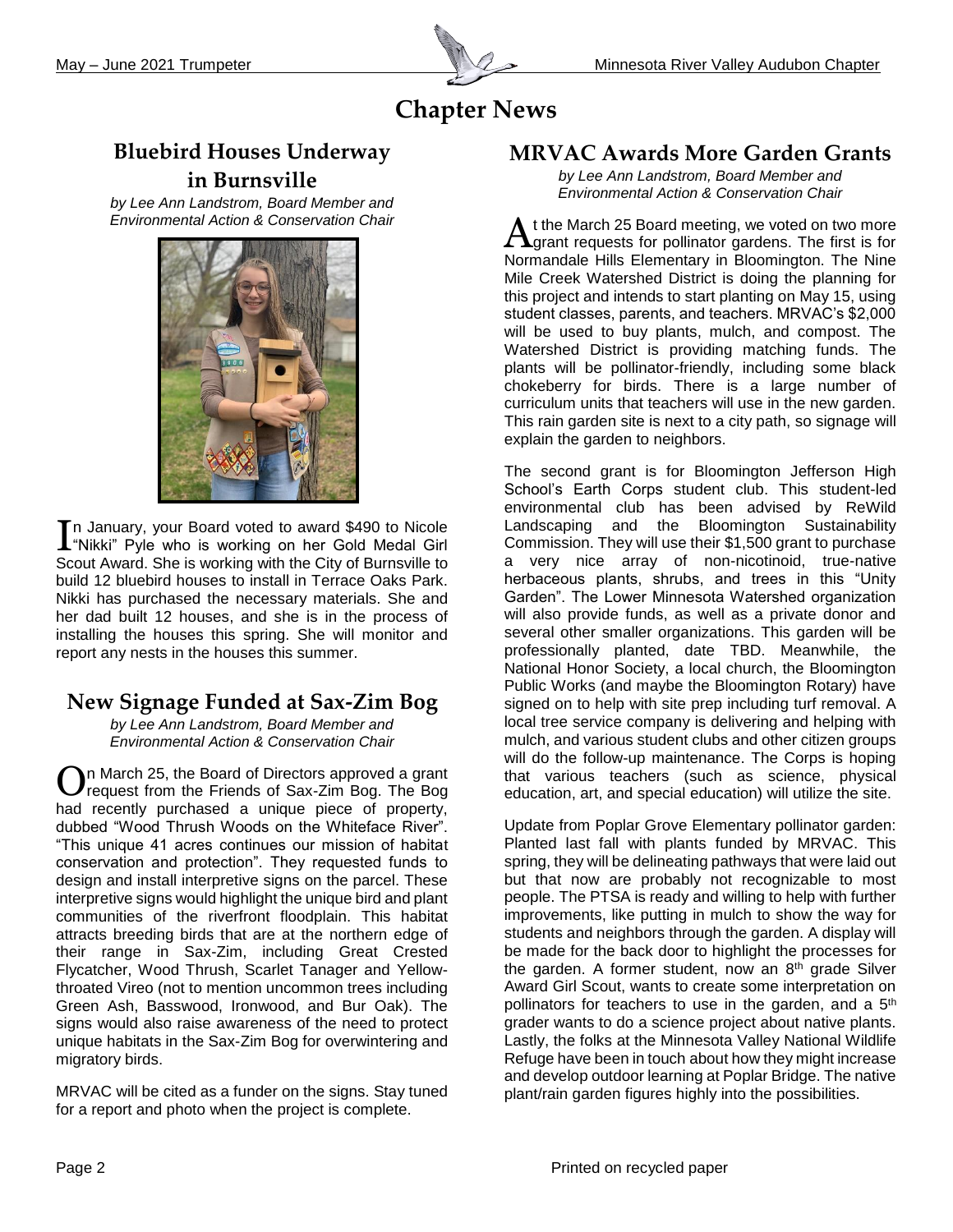

# **Regional Updates**

#### **From the Refuge**

*by Joel Vos, MVNWR Visitor Center Manager*

ay 8, 2021 marks the 27<sup>th</sup> year of World Migratory Bird  $\mathbf{M}$ ay 8, 2021 marks the 27<sup>th</sup> year of World Migratory Bird day, and we hope you'll find a way to celebrate in your neighborhood, at your favorite park, or at Minnesota Valley National Wildlife Refuge! We will have staff present outdoors at our Bloomington Education and Visitor Center from 12:00 – 4:00 PM to provide information about birding, point you to area hotspots, and answer questions you might have about projects ongoing at the refuge.

Refuge staff will be promoting area birding groups, birdingrelated programs and events in the metro area via our [Facebook](https://www.facebook.com/MNvalleyNWR/) page throughout the month of May. Be sure to check the refuge's **[Events webpage](https://www.fws.gov/refuge/Minnesota_Valley/Events.html)** often for upcoming COVID-19-safe programs, and follow Minnesota Valley National Wildlife Refuge on [Facebook](https://www.facebook.com/MNvalleyNWR/) for the most frequent updates. In addition, the U.S. Fish and Wildlife Service (USFWS) **[Twitter](https://twitter.com/USFWS?ref_src=twsrc%5Egoogle%7Ctwcamp%5Eserp%7Ctwgr%5Eauthor)** and **[Facebook](https://www.facebook.com/USFWS/)** pages will feature fun bird facts, announcements about bird festivals, family activities for you at home, and more.

If you're interested in finding trailheads and birding areas at Minnesota Valley National Wildlife Refuge, be sure to take a look at **[our website!](https://www.fws.gov/refuge/Minnesota_Valley/)** There you can find trail conditions, links to trail maps, as well as information about trailheads and recommended hikes arranged by city. Want birding-specific information? We have you covered with our **[Birding](https://www.fws.gov/refuge/minnesota_valley/birding.html) [webpage.](https://www.fws.gov/refuge/minnesota_valley/birding.html)** You can search hotspot information via eBird, and find trail and map information in one web page.

As World Migratory Bird Day comes and goes, we know visitors will be excited to find locations at the Refuge where they can find great birding close to home. Want to look for songbirds and warblers during migration? Head to **[Bass](https://goo.gl/maps/HvQ6SMxpTsBxPfJ47)  [Ponds!](https://goo.gl/maps/HvQ6SMxpTsBxPfJ47)** If waterfowl and other waterbirds are your target, **[Old Cedar Avenue](https://goo.gl/maps/6oMC94Yf8YLF2bKg7)** is a great place to start. And for nesting raptors and numerous woodland species, the **[Long](https://goo.gl/maps/fWBEu2kphARwm1xY7)  [Meadow Lake Trail](https://goo.gl/maps/fWBEu2kphARwm1xY7)** or a visit upriver to the **[Louisville](https://goo.gl/maps/8oT7cFpeJCCsBYJB7)  [Swamp](https://goo.gl/maps/8oT7cFpeJCCsBYJB7)** can fill a whole afternoon. Be sure to check out our **[Plan Your Hike webpage](https://www.fws.gov/refuge/Minnesota_Valley/plan_your_hike.html)** to assist in finding refuge access points close to you.

We hope you find yourself out and about at the refuge for World Migratory Bird day this year, and well into the future. For more information about World Migratory Bird Day, visit **[www.migratorybirdday.org/](http://www.migratorybirdday.org/)**.

#### **Salt Lake Update**

#### *by Josh Sweet, Trumpeter Editor*

lthough the famed Salt Lake Festival was cancelled this Although the famed Salt Lake Festival was cancelled this Lyear due to the pandemic, my wife and I were able to make a quick trip to Lac Qui Parle and Big Stone counties over April 16-18. We were able to identify over 60 species including Western Meadowlarks at Salt Lake, Yellow-rumped Warblers and Ruddy Ducks at Big Stone National Wildlife

Refuge, a Greater Yellowlegs at Lac Qui Parle State Park, and many Northern Harriers and Rough-legged Hawks along the roadsides. The weather was overcast with high temperatures around 50 degrees.

We look forward to seeing folks next year and enjoying Sloppy Joes in Marietta when the festival resumes!

#### **Strange by Nature Podcast is Home Grown**

*republish[ed from Strange](https://www.facebook.com/strangebynaturepodcast) by Nature*



Podcasting has taken off over the past few years as a great new way to target niche audiences with shows that great new way to target niche audiences with shows that might not otherwise get "on the air" in the world of radio. Podcasts have the advantage of being listened to on the listener's schedule as well. The pandemic gave many aspiring hosts the time to finally get their shows up and running and one such effort is decidedly Minnesotan. Professional naturalist Kirk Mona is no stranger to new media. He formerly hosted the Twin Cities Naturalist podcast and runs the Secret Nature YouTube channel. When the pandemic hit he started a weekly live show called Lowry@Home so the naturalists at Lowry Nature Center could continue to teach the public while the center was closed. Kirk had been thinking of going back to podcasting for a few years but was looking for the right format. It all came together this winter and he paired up with two other local professional naturalists, Rachel Giemza and Victoria Thompson to create the Strange by Nature Podcast.

"There's a lot of pseudoscience out there. People love to talk about bigfoot and ghosts and mysterious lake creatures but the real mysteries in nature are so much stranger than the made up ones," says Kirk. The goal of the show is to explore the unbelievable and strange side of nature in a fun way. There are truly so many strange real things in nature that they will likely never run out of topics.

On each episode, the naturalists each present one topic for about 10 minutes. They often try to stump the other hosts by finding topics even their peers have never heard of. It's a big universe so they are often successful.

"While we all live in Minnesota, we take a wider perspective," explains Kirk. "We want to appeal to everyone no matter where they are listening. We cover birds and mammals but also bacteria and marine life. We even cover topics in outer space as we take the wide-view on what is considered 'nature.' We're interested in all natural phenomenon."

To listen to and support this local show you can search for "Strange by Nature" in a podcast player on your smartphone or listen to episodes online on your personal computer at **[www.strangebynaturepodcast.com/](http://www.strangebynaturepodcast.com/)**.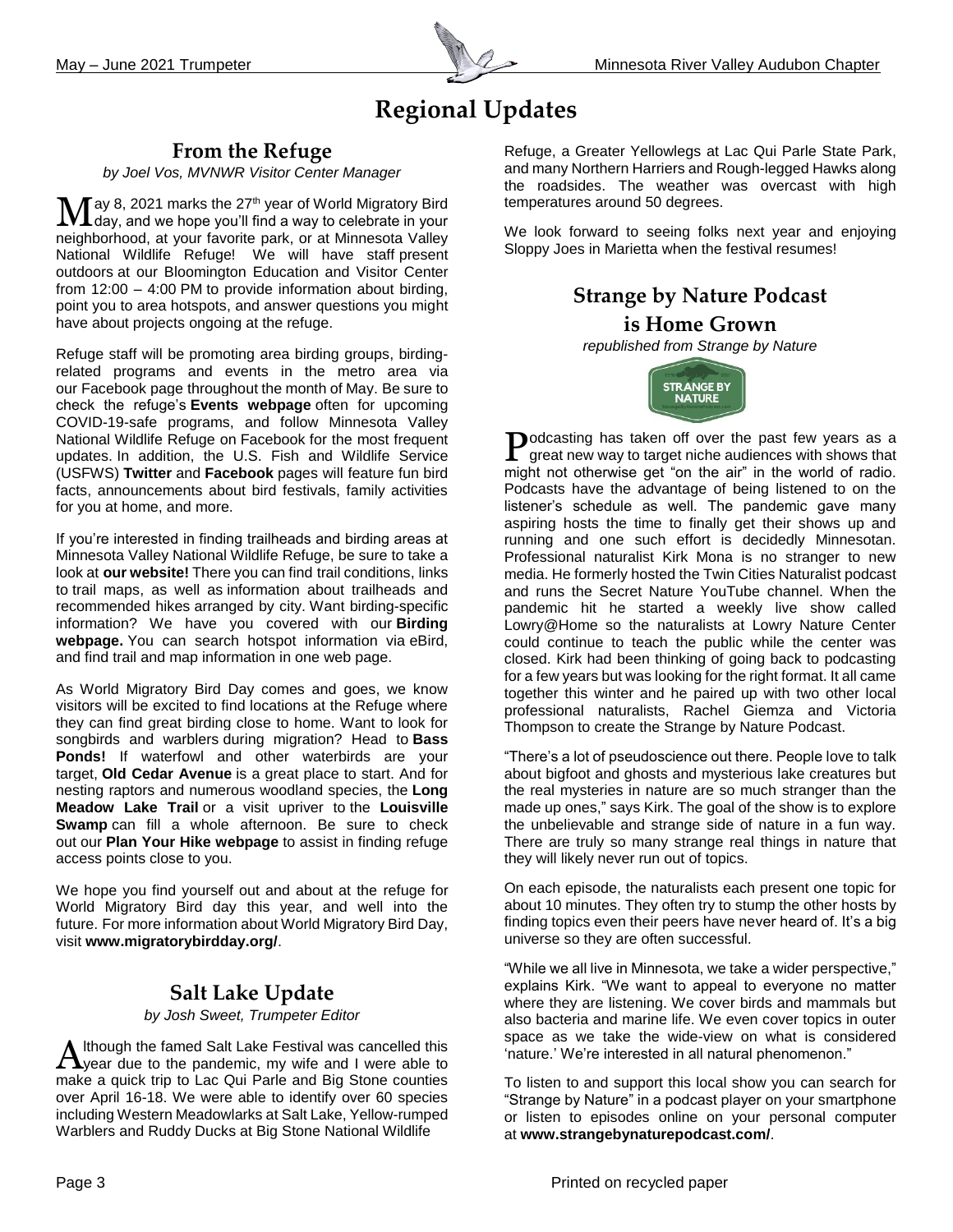

#### **Take 5 for Nature: Waiting on Wildflowers** *by Josh Sweet, Trumpeter Editor*



lthough in Minnesota it's never really safe to say that  $A$ lthough in Minnesota it's never really safe to say that  $A$  winter is over, spring has officially begun. With warmer weather comes migrating birds, fresh maple sap, and the return of seasonal plant life in the understory. New and reemerging plants begin to appear on the forest floor in April and May, and many of the most impressive species are considered spring ephemeral wildflowers.

Spring ephemeral wildflowers are beautiful woodland plants that bloom only for a short period of time early in the growing season. Many different varieties can be found in Minnesota in the spring, and because of their acute size could easily go unnoticed. But each one of these noteworthy plants has its own striking appearance and unique features. Many visitors at the Lowry Nature Center first take an interest in spring wildflowers to appreciate their brief rich colors or for nature photography. These flowers also play an important role in the natural world by providing nectar to the first active pollinators each year.

Some spring ephemerals are named for their unique features and thankfully this can help when it comes to identifying each. For example, Dutchman's Breeches which flowers in the early spring, resembles a pair of upside-down trousers. Bloodroot on the other hand, blooms for only a few days and has dark red sap in its stem that can be used to create natural dyes.

Other common ephemeral wildflowers in Minnesota include Wood Anemone (pictured), Trout Lily, and Trillium. If searching for any of these species later this spring, I would recommend taking a hike on the Oak Trail, Aspen Trail, or Maple Trail at the Lowry Nature Center. While doing so, keep a keen eye on the sides of the trails for these remarkable wildflowers before they're gone.

#### **National Audubon Spotlight:**  *Bird Song Became Softer During the Pandemic Thanks to Less Noise Pollution by Daisy Yuhas, Audubon Magazine*

*The relative quiet of the past year offered a rare chance to study how birds are affected by our growing cacophony. But the silence won't last.* 

There were no busloads of tourists vying for Golden There were no busloads of tourists vying for Golden<br>
Gate Bridge views in the San Francisco Bay Area last spring, and roads normally clogged with commuters were nearly empty. With pandemic lockdowns in force, behavioral ecologist Jennifer Phillips was struck by the profound quiet—and by a unique chance to see how the area's White-crowned Sparrows, which she'd recorded in previous years, would respond.

What she found was somewhat expected: The birds sang more quietly in the region, which hadn't been so hushed since the 1950s. But the degree of change shocked the study's leader, Liz Derryberry at the University of Tennessee. The sparrows' songs were 37 percent softer—much more than anticipated. It's possible that the birds wanted to avoid standing out to predators. But the songs also featured new characteristics, including frequency changes, that experiments suggested could make birds more attractive to mates and better at defending territories.

The relative quiet of this pandemic year won't last, and unraveling how wildlife are affected by human cacophony is a tricky but increasingly important question. "Cities are growing everywhere, and people are wondering about the noise," says Hansjoerg Kunc of Queen's University Belfast. Truly deafening decibel ranges are harmful to birds and humans alike. But just as people find the [roar of](https://www.audubon.org/magazine/spring-2021/communities-are-speaking-out-against-noisy-leaf)  [a leaf blower](https://www.audubon.org/magazine/spring-2021/communities-are-speaking-out-against-noisy-leaf) or a chorus of sirens simply irritating, many creatures are also distracted and stressed by such noise, says Kunc, who has pooled findings across the animal kingdom. Noise, he says, should be considered a significant pollutant.

Yet the effects of this pollution are complicated, and some species may be more sensitive than others. Studying 142 bird species, Cal Poly State University ecologist Clinton Francis recently found that forest-dwelling birds, such as Oak Titmice, had less success mating and breeding in noisy environments: some laid fewer eggs or endured higher rates of nest or clutch failure. Light pollution may also exacerbate noise's effects. Other birds, however, were less bothered or may have even benefited, Francis says, but "big picture, it's probably not positive."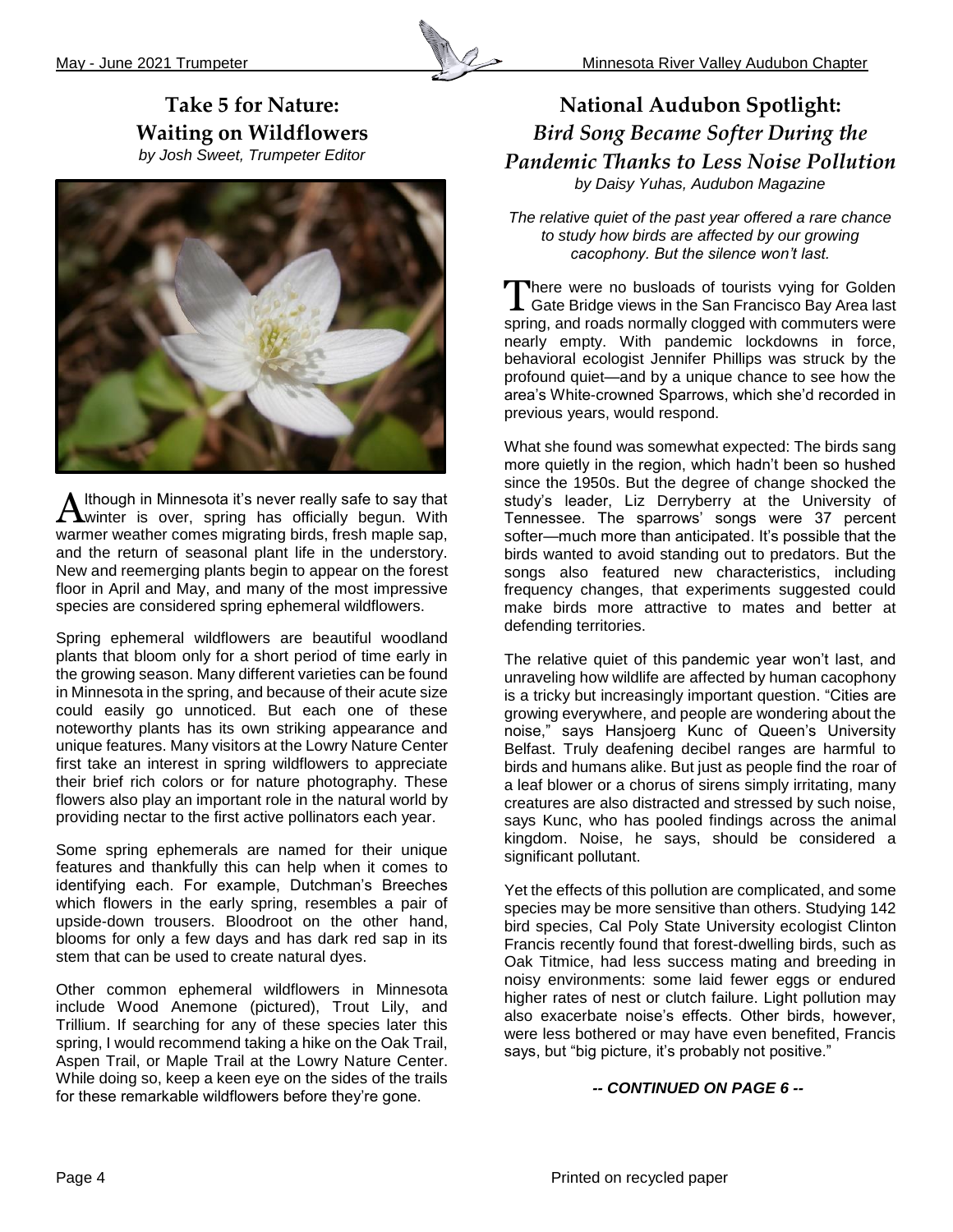

# **Field Trips & Additional Programs**



*Minnesota River Valley Audubon Chapter Bloomington, Minnesota*

**MRVAC field trips are back!** Some MRVAC field trips will begin again soon. These birding walks will be open to everyone, but all adult participants must be fully vaccinated for COVID-19. No reservations needed. **[www.mrvac.org](http://www.mrvac.org/)**

#### **Hok-Si-La Warbler Watching**

*Saturday, May 8, 7:30am* 

*2500 US Hwy 61, Lake City, MN* 

Join us for this traditional field trip (30+ years). We never know what we will find. Meet at Hok-Si-La Park north of Lake City. Bring a lunch if you want to stay for the afternoon birding. Moderate effort- some walking on trails. Contact Steve at 612.978.3993 with questions.

#### **Miesville Ravine in Dakota County**

#### *Sunday, June 6, 7:30am*

*27970 Orlando Trail, Cannon Falls, MN (north parking lot)* Join us to explore Dakota County's least known county park. Target birds include Cerulean Warbler, Acadian Flycatcher, Scarlet Tanager, and Yellow-billed Cuckoo. Bring a lunch if you want to stay for the afternoon birding. Moderate effort- some walking on trails. Contact Steve at 612.978.3993 with questions.



*Wood Lake Nature Center Richfield, Minnesota*

#### **Spring Bird Hikes**

*Saturday, May 1, 9:00 – 10:30 AM & 1:00 – 2:30 PM Sunday, May 2, 12:00 – 1:30 PM & 3:00 – 4:30 PM Monday, May 10, 6:30 – 8:00 PM Wednesday, May 19, 6:30 – 8:00 PM Saturday, May 22, 12:00 – 1:30 PM & 2:30 – 4:00 PM* Enjoy a spring hike as we look for both migrating and resident birds. Discover how to identify species from sight and sound. Binoculars and field guides available for loan. \$5 per non-member; free for nature center members.

**www.richfieldmn.gov**



*Osprey Wilds Environmental Learning Center Sandstone, MN* 

**Wednesday Webinar: Bugs**

*Wednesday, May 5, 7:00 – 8:00 PM* Join us for a free webinar about bugs! What are they? What qualifies as a bug? What makes these crawling, flying, wiggling things different? What can we learn from them? Led by our resident bug guy and education fellow, Light, in an adventure through all things small and spineless. All ages. **[www.ospreywilds.org](http://www.ospreywilds.org/)** 



*Three Rivers Parks Metro-wide*

# **Young Birders Club**

Discover cool birds and make new friends in a free and exciting club. Ages 9-12. Reservations required. **[www.threeriversparks.org](http://www.threeriversparks.org/)**

*Spring Bird Hike at Eastman Nature Center Friday, May 14, 6:00 – 7:30 PM*

*Intro to Birding at Richardson Nature Center Saturday, May 15, 10:00 – 11:30 AM* 

*Bird Behavior at Mississippi Gateway Regional Park Sunday, June 6, 9:00 – 11:00 AM* 

# **Early Morning Bird Hikes**

Join avid birder and naturalist Kirk on an early morning bird walk. Early May can be great for spotting many returning migrant birds. Reservations required. **www.threeriversparks.org**

*Saturday, May 8, 6:00 – 8:00 AM at Lowry Nature Center Saturday, May 15, 6:00 – 8:00 AM at Lowry Nature Center*

*Project Learning Tree* Project<br>Learning<br>Tues *Nationwide Educator Resource*

# **New K-8 Activity Guide:**

#### **Explore Your Environment**

*Available online or by attending a Minnesota DNR course* Project Learning Tree has released a new curriculum guide to engage kindergarten through grade 8 students in exploring their environment! 50 field-tested, hands-on activities integrate investigations of nature with science, math, English language arts, and social studies. **www.plt.org**

| PEN<br>AMERICA | <b>PEN America</b> |
|----------------|--------------------|
|                | Online Video       |

#### **Literary Science Writing Award**

*Follow up to the February 25 MRVAC Virtual Meeting* At the MRVAC meeting on February 25, our guest presenter was Dr. Jonathan C. Slaught. Dr. Jonathan published the *Times Book of the Year*, "Owls of the Eastern Ice." Visit the following link to view him accept the PEN America *Literary Science Writing Award*. **[www.youtube.com/watch?v=mAg2JG617Nc](http://www.youtube.com/watch?v=mAg2JG617Nc)**